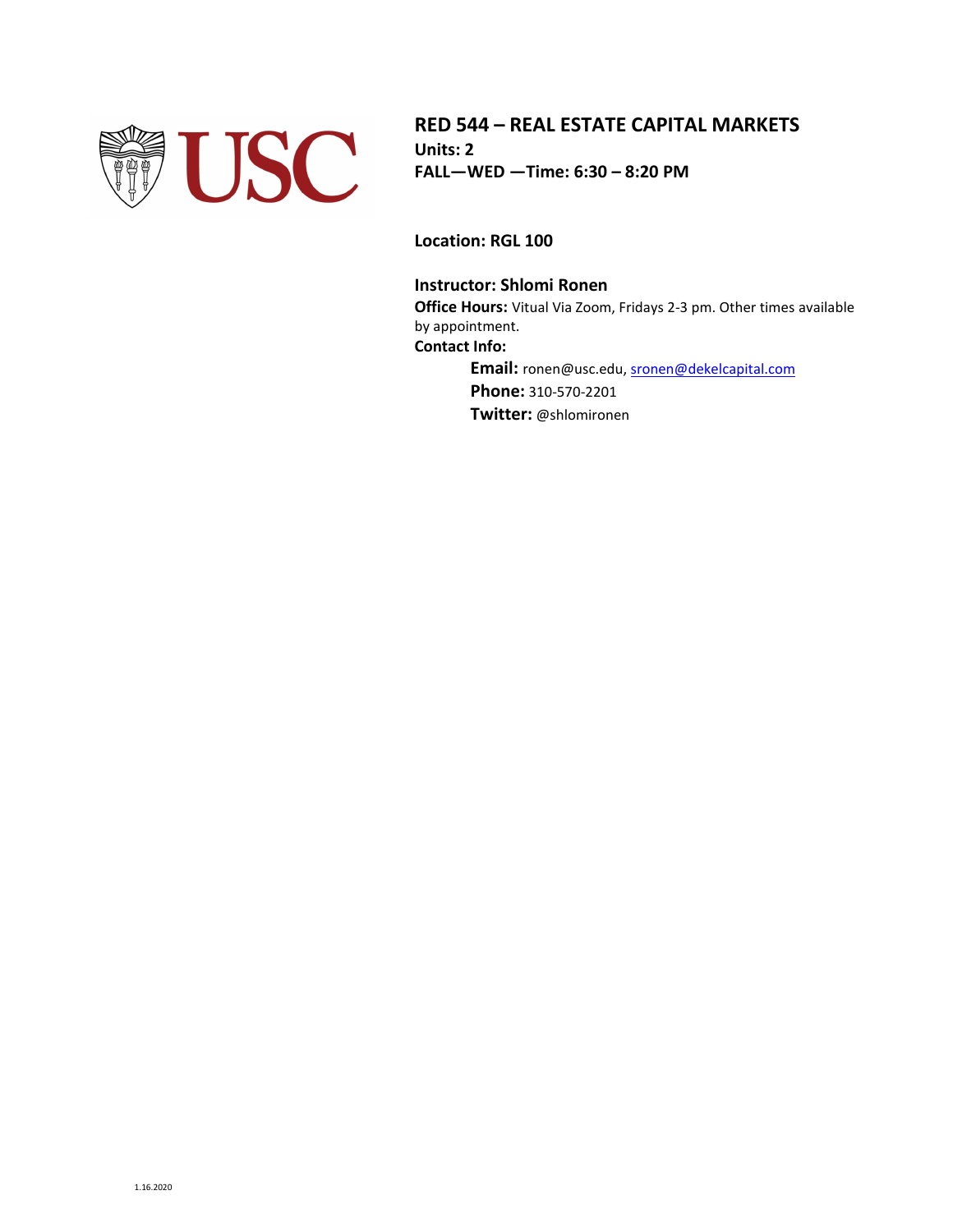## **Course Description**

This course is intended to help you gain an understanding of the diversity and depth of the capital markets and its influence on business decisions of real estate investors and developers. The course will be taught in two modules, teaching within each module a particular real estate capital markets topic in some depth. Modules will include:

- 1. Real Estate Debt Markets
- 2. Real Estate Equity Markets

## **Course Notes**

1. Homework/Case Assignments. This will consist of case studies relevant to the particular Module. Case assignments will be posted to Blackboard and will be expected to be completed and turned in. All cases, except for the first case, will be completed in **teams of three**.

- 2. Examinations. None
- 3. Final Case. TBD
- 4. Grading. Final course grades are determined as a weighted average of each component as follows:

| a. | <b>Class Participation</b> | 10%  |
|----|----------------------------|------|
| b. | Homework/Cases             | 75%  |
| b. | Individual Case Assignment | 15%  |
|    |                            | 100% |

### **Required Readings and Supplementary Materials**

The basic reference text to be utilized is Real Estate Finance and Investments (Ed 5.1), Peter Linnerman. (ISBN 978-1-7923-3191-6)

We will be discussing relevant articles published in the WSJ. A subscription is highly recommended. www.student.wsj.com

Sign up for free access to Real Capital Analytics[. www.rcanalytics.com/company/academic-program/](http://www.rcanalytics.com/company/academic-program/)

Sign up for free access to CREFC Data.

[https://www.crefc.org/cre/join/academic-application/cre/content/join/academic](https://www.crefc.org/cre/join/academic-application/cre/content/join/academic-application.aspx?hkey=ac4cca01-e1e1-480d-8652-7083e4b24a1e)[application.aspx?hkey=ac4cca01-e1e1-480d-8652-7083e4b24a1e](https://www.crefc.org/cre/join/academic-application/cre/content/join/academic-application.aspx?hkey=ac4cca01-e1e1-480d-8652-7083e4b24a1e)

Select articles and cases will be posted to Blackboard. All Harvard Business School (HBS) Cases and Articles will need to be purchased directly from HBS, (link to be posted on BB)

All required readings and case materials will be available on blackboard or the web. Readings should be read prior to lecture to obtain maximum benefit from the class discussion and lecture.

#### **Assignment Submission Policy**

Assignments should be printed and handed in at the beginning of Class when due.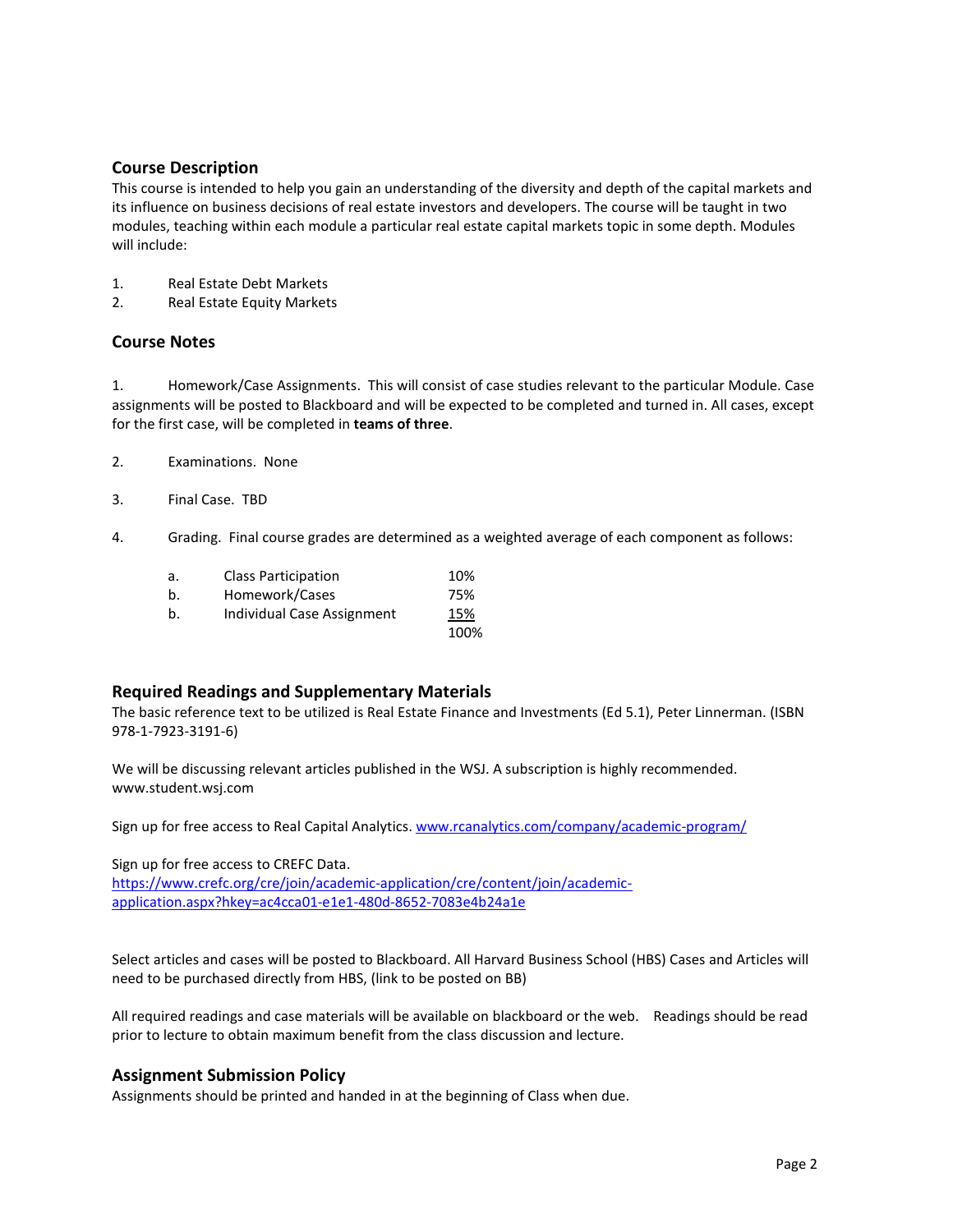# **Additional Policies**

Please give our guest speakers your full attention, ideally put your laptops away.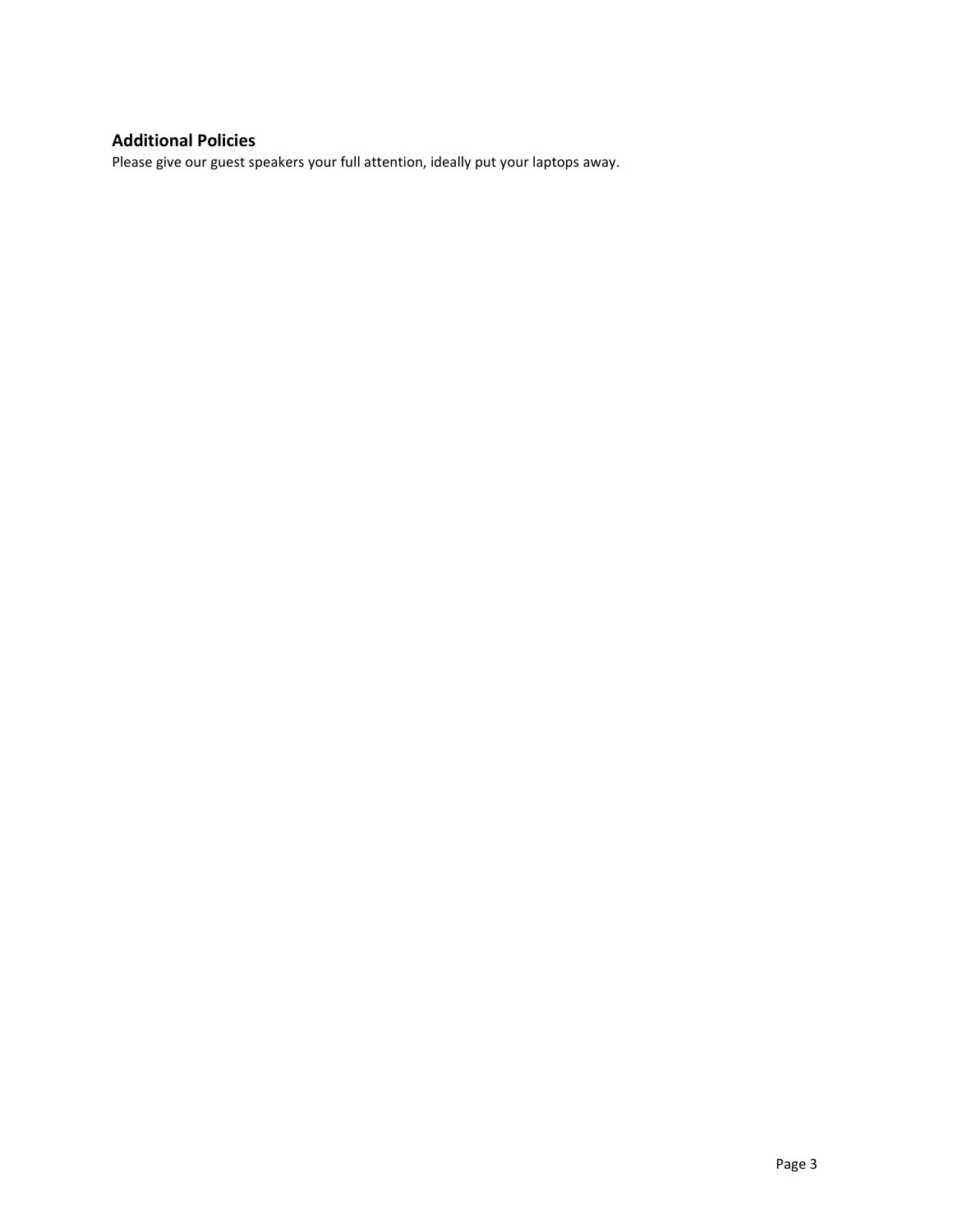## **Course Schedule:**

- 1. Introduction The Context for Studying Real Estate Capital Markets (August 25) Readings: Select Articles Posted to Blackboard Intro: Shlomi Ronen PowerPoint
- 2. Real Estate Debt Overview of Real Estate Debt & Debt Sources (September 1)
	- Case 1: Indices

Readings:

Linnerman, Chapter 1 & 14

Select Articles Posted to Blackboard

HBS Note on Commercial Real Estate Financial Market

Real Estate Regulatory Environment & Debt Markets, Shlomi Ronen Lecture Slides

3. Real Estate Debt - Banks (September 8)

Guest Lecture: Banker Case 2: Aviation Station Apartments (construction lending, market analysis) Readings: Linnerman, Chapter 15 Select Articles Posted to Blackboard

- 4. No Class Yom Kippur (September 15)
- 5. Real Estate Debt Agency Lending (September 22) Guest Lecture: Agency Lender Readings: TBD
- 6. Real Estate Debt Agencies (September 27) Case 3: TBD (understanding lending terms, sizing loan, market analysis) Readings: TBD
- 7. Real Estate Debt Securitization (October 6)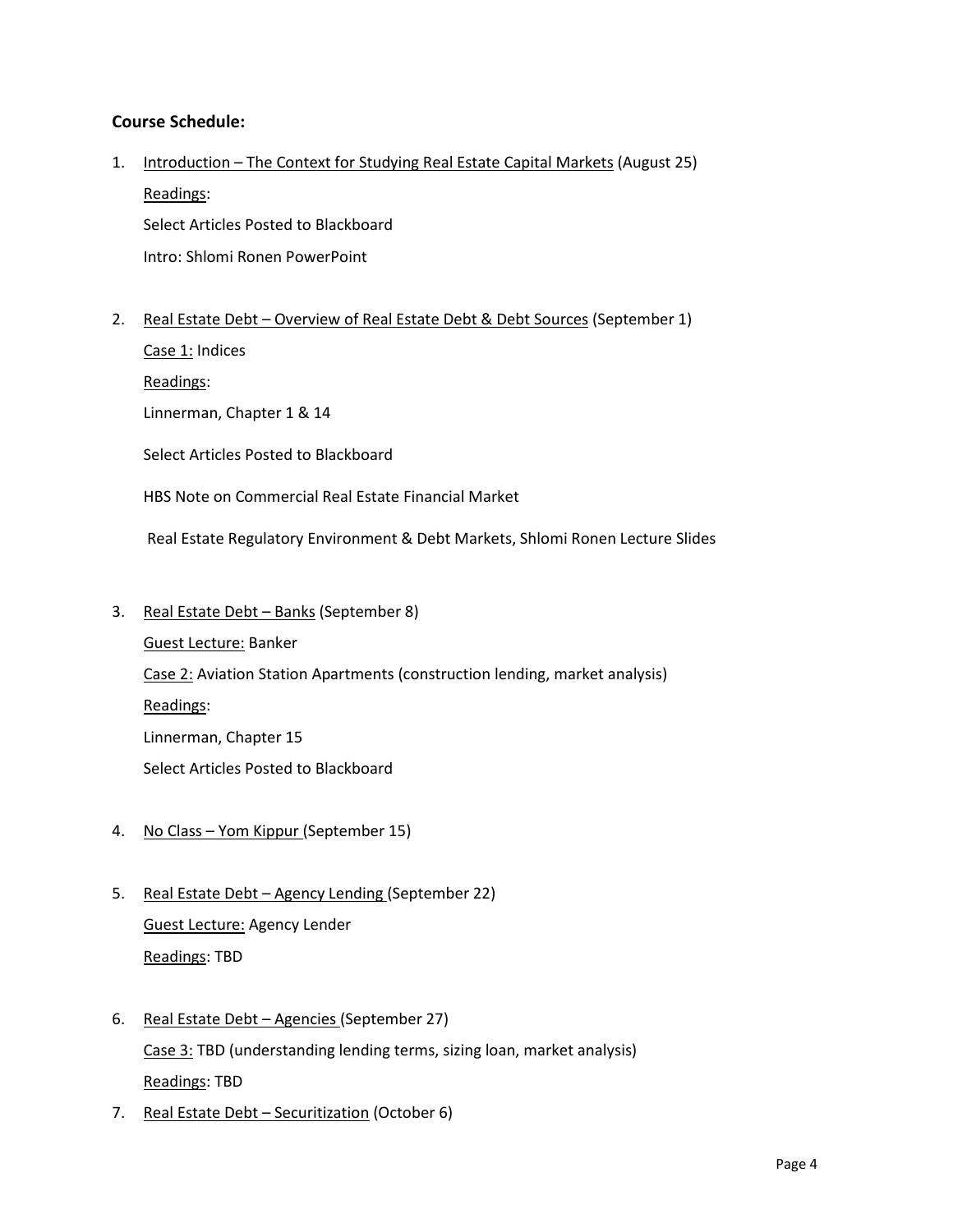Guest Lecture: CMBS Lender Readings: Case 4: TBD, CMBS Underwriting Linnerman, Chapter 16 CREFC Borrower's Guide to CMBS Select Articles Posted to Blackboard

- 8. ULI No Class (October 13)
- 9. Real Estate Debt Bridge Lending (October 20)

Case 5: USC Atwood, Bridge Loan Underwriting & Cash Flow Modeling Readings: TBD

10. Real Estate Equity – Mezzanine Debt & Preferred Equity (October 27)

Case 6: TBD (Mezz debt underwriting & modeling)

Readings: TBD

Real Estate Cash Flow Modeling and Mezz/Preff Equity – Shlomi Ronen Lecture Slides

## 11. Real Estate Equity – Syndications & Crowdfunding (November 3)

Guest Lecture: Investor/Syndicator

Case 7: TBD (equity modeling & offering memorandum)

Readings:

Linnerman, Chapter 19 & 24

HBS Notes on Forms of Real Estate Ownership

Shenkman, Martin M., Samuel Weiner, and John Carbone, "Limited Liability Companies: A New Opportunity for Real Estate Investors," *Real Estate Finance Journal*, Winter 1995, pp. 22-29.

Real Estate Equity Syndications, Shlomi Ronen Lecture Slides

12. Real Estate Equity – Institutional Equity Funds & Structures (November 10)

Guest Speaker: TBD Equity

Case 8: TBD

Readings: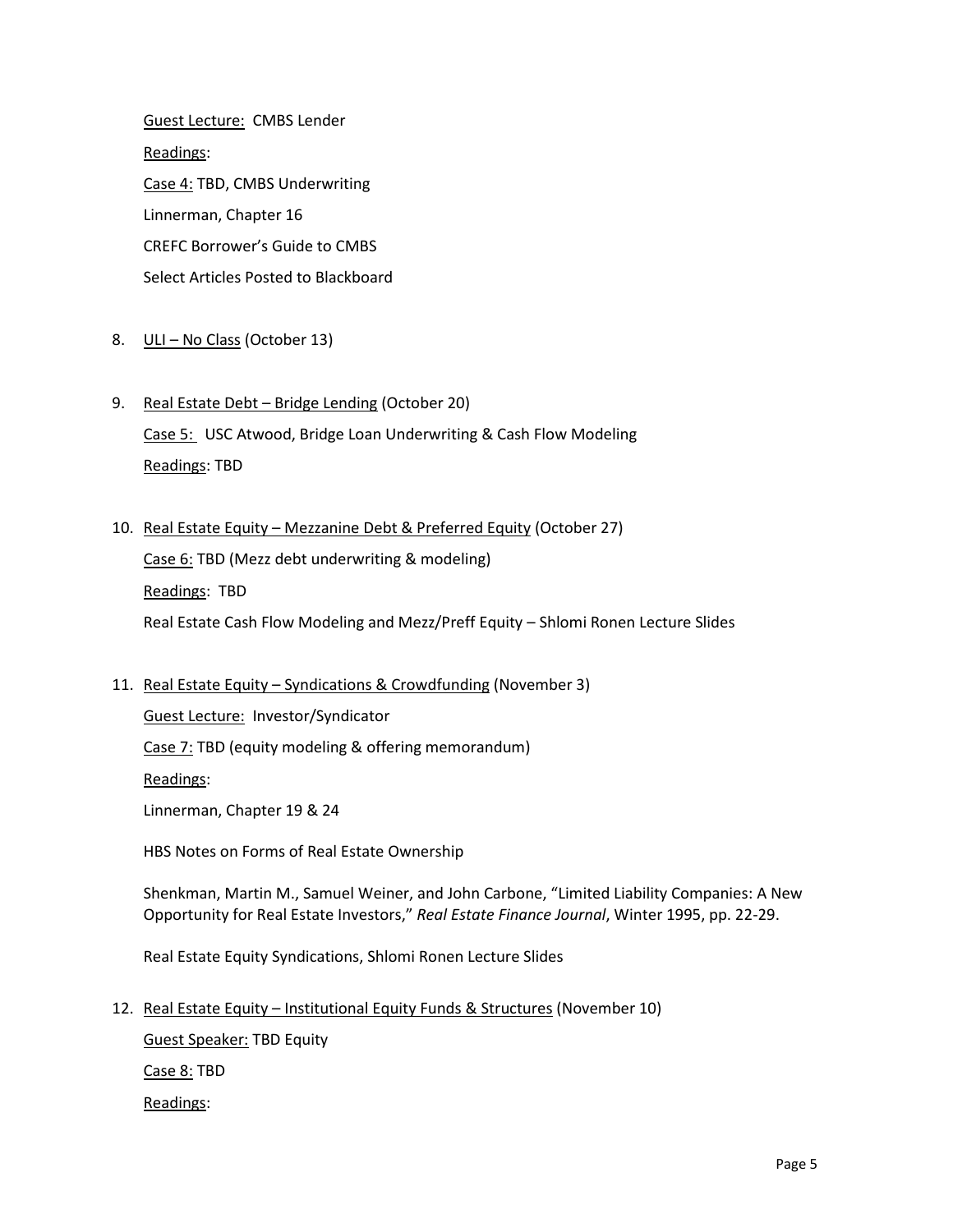Segel, Arthur, "How Institutional Investors Think About Real Estate," Harvard Business School, Aug. 12, 2010

Real Estate Equity Capital Markets Overview: Shlomi Ronen PowerPoint

13. Real Estate Debt - Loan Workouts & Restructuring (November 17) Guest Speaker: TBD

Case 9: TBD Workout Case Readings: Linnerman, Chapter 13

- 14. Thanksgiving No Class (November 24)
- 15. Closing Remarks & The Art of Pitching a Deal (December 1)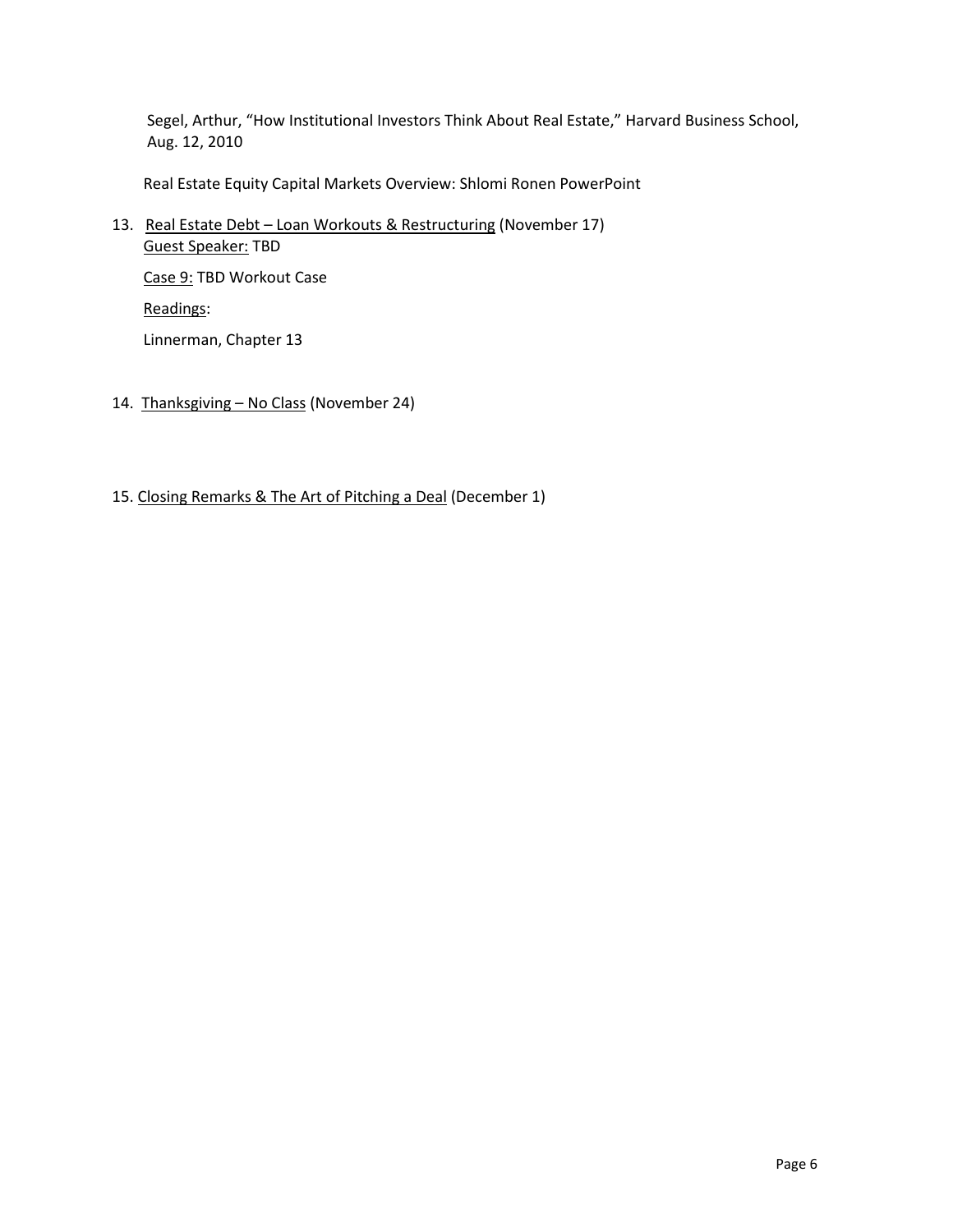## **Statement on Academic Conduct and Support Systems**

#### **Academic Conduct:**

Plagiarism – presenting someone else's ideas as your own, either verbatim or recast in your own words – is a serious academic offense with serious consequences. Please familiarize yourself with the discussion of plagiarism in SCampus in Part B, Section 11, "Behavior Violating University Standards[" policy.usc.edu/scampus](https://policy.usc.edu/scampus-part-b/)[part-b.](https://policy.usc.edu/scampus-part-b/) Other forms of academic dishonesty are equally unacceptable. See additional information in SCampus and university policies on scientific misconduct, [policy.usc.edu/scientific-misconduct.](http://policy.usc.edu/scientific-misconduct)

#### **Support Systems:**

*Counseling and Mental Health - (213) 740-9355 – 24/7 on call* [studenthealth.usc.edu/counseling](https://studenthealth.usc.edu/counseling/) Free and confidential mental health treatment for students, including short-term psychotherapy, group

*National Suicide Prevention Lifeline - 1 (800) 273-8255 – 24/7 on call* [suicidepreventionlifeline.org](http://www.suicidepreventionlifeline.org/)

counseling, stress fitness workshops, and crisis intervention.

Free and confidential emotional support to people in suicidal crisis or emotional distress 24 hours a day, 7 days a week.

*Relationship and Sexual Violence Prevention Services (RSVP) - (213) 740-9355(WELL), press "0" after hours – 24/7 on call*

[studenthealth.usc.edu/sexual-assault](https://studenthealth.usc.edu/sexual-assault/)

Free and confidential therapy services, workshops, and training for situations related to gender-based harm[.](https://engemannshc.usc.edu/rsvp/)

#### *Office of Equity and Diversity (OED) - (213) 740-5086 | Title IX – (213) 821-8298* [equity.usc.edu,](https://equity.usc.edu/) [titleix.usc.edu](http://titleix.usc.edu/)

Information about how to get help or help someone affected by harassment or discrimination, rights of protected classes, reporting options, and additional resources for students, faculty, staff, visitors, and applicants.

#### *Reporting Incidents of Bias or Harassment - (213) 740-5086 or (213) 821-8298* [usc-advocate.symplicity.com/care\\_report](https://usc-advocate.symplicity.com/care_report/)

Avenue to report incidents of bias, hate crimes, and microaggressions to the Office of Equity and Diversity |Title IX for appropriate investigation, supportive measures, and response[.](https://studentaffairs.usc.edu/bias-assessment-response-support/)

#### *The Office of Disability Services and Programs - (213) 740-0776* [dsp.usc.edu](http://dsp.usc.edu/)

Support and accommodations for students with disabilities. Services include assistance in providing readers/notetakers/interpreters, special accommodations for test taking needs, assistance with architectural [ba](http://dsp.usc.edu/)rriers, assistive technology, and support for individual needs.